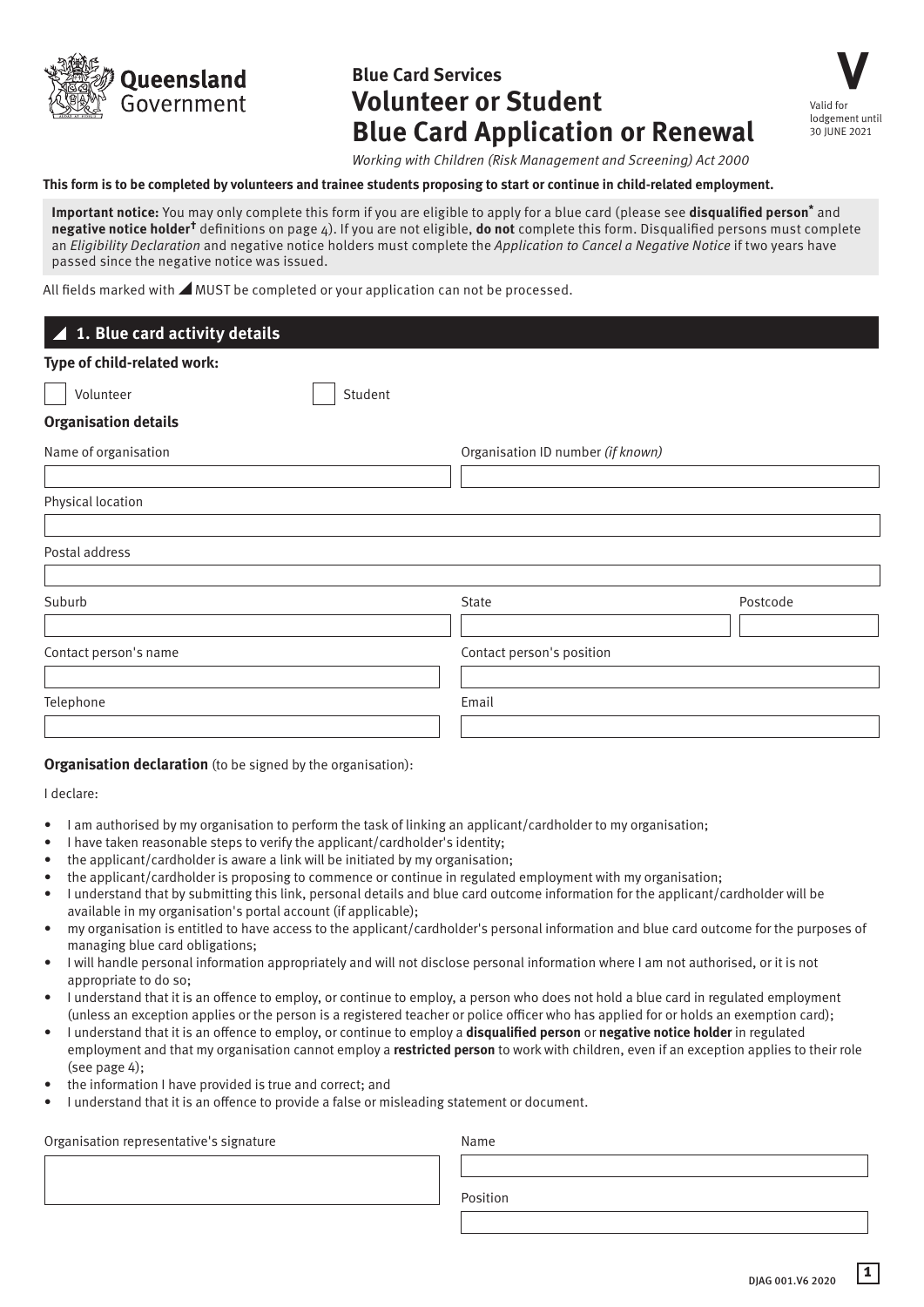#### **Type of child-related activity:**

*Information about categories of child-related employment and whether any exemptions apply is available from www.qld.gov.au/bluecard.* Please select the type of child-related activity to which the employment relates:

|  | Child accommodation services including home stays                                                                                                                                                                                                                                                                                                                                                                                                                          |                                                                                                                                      | Licensed care services                                                               |  |  |
|--|----------------------------------------------------------------------------------------------------------------------------------------------------------------------------------------------------------------------------------------------------------------------------------------------------------------------------------------------------------------------------------------------------------------------------------------------------------------------------|--------------------------------------------------------------------------------------------------------------------------------------|--------------------------------------------------------------------------------------|--|--|
|  | Child care services and similar employment (e.g. au pair,<br>babysitter, nanny or adjunct care providers)                                                                                                                                                                                                                                                                                                                                                                  |                                                                                                                                      | Non-State Schools/independent school (other than<br>registered teachers and parents) |  |  |
|  | Churches, clubs and associations                                                                                                                                                                                                                                                                                                                                                                                                                                           |                                                                                                                                      | Qld State Schools (other than registered teachers and parents)*                      |  |  |
|  | Education and care services and similar employment                                                                                                                                                                                                                                                                                                                                                                                                                         |                                                                                                                                      | Religious representatives                                                            |  |  |
|  | Staff member of an education and care or QEC service<br>(e.g. long day care, outside school hours care,<br>kindergarten, occasional care, limited hours care) <sup>*</sup><br>Child care - contractor (e.g. contractor entering a child care<br>premises when child-related services are being conducted)<br>Education programs conducted outside school (suspended<br>or excluded students or flexible arrangements under the<br>Education (General Provisions) Act 2006) |                                                                                                                                      | Residential facilities                                                               |  |  |
|  |                                                                                                                                                                                                                                                                                                                                                                                                                                                                            |                                                                                                                                      | School boarding houses                                                               |  |  |
|  |                                                                                                                                                                                                                                                                                                                                                                                                                                                                            |                                                                                                                                      | School crossing supervisors                                                          |  |  |
|  |                                                                                                                                                                                                                                                                                                                                                                                                                                                                            |                                                                                                                                      | Schools, other than EQ volunteers (e.g. P&C, cleaner)                                |  |  |
|  |                                                                                                                                                                                                                                                                                                                                                                                                                                                                            |                                                                                                                                      | Sport and active recreation                                                          |  |  |
|  |                                                                                                                                                                                                                                                                                                                                                                                                                                                                            | * If you apply under this category, information about your blue card<br>status may be provided to certain regulatory, supervisory or |                                                                                      |  |  |
|  | Emergency services cadet program                                                                                                                                                                                                                                                                                                                                                                                                                                           |                                                                                                                                      | governing bodies.                                                                    |  |  |
|  | Health, counselling and support services<br>(including disability services)                                                                                                                                                                                                                                                                                                                                                                                                |                                                                                                                                      |                                                                                      |  |  |
|  | $\blacktriangle$ 2. Proof of identity                                                                                                                                                                                                                                                                                                                                                                                                                                      |                                                                                                                                      |                                                                                      |  |  |

To support your application, you **must** provide a clear, **certified copy** of an identification document (ID) or Customer Reference Number issued by the Queensland Department of Transport and Main Roads (TMR).

Examples of ID issued by TMR **in Queensland** include:

- Driver licence Proof of age card (18+ card) Photo identification card Motorcycle licence Marine licence
- 
- 

#### **What if you have never held one of the above products?**

You will need to visit a TMR customer service centre to have your photo taken and obtain a Customer Reference Number. You will not have to pay for this. Please call 13 23 80 to locate your closest service centre.

Mobile customer service units also operate in rural or remote communities. Alternatively, call 07 3211 6999 or 1800 113 611 for a remote pack.

#### **Queensland Transport and Main Roads ID or Customer Reference Number (CRN) details:**

Licence number or CRN:

A copy of your ID or Customer Reference Number must be certified as a true copy of the original by a **Justice of the Peace**, **Commissioner for Declarations**, **Lawyer** or **Police Officer**.

**If you do not attach a certified copy, it will delay your application.**

### **3. Personal details**

| Previous blue/exemption card number (if applicable):    |                 |                              |  |  |  |  |  |  |
|---------------------------------------------------------|-----------------|------------------------------|--|--|--|--|--|--|
| $\blacktriangle$ Title Mr<br>Miss<br>Other<br>Mrs<br>Ms |                 |                              |  |  |  |  |  |  |
| $\blacktriangle$ Full legal name                        |                 |                              |  |  |  |  |  |  |
| First name                                              | Middle name     | Last name                    |  |  |  |  |  |  |
|                                                         |                 |                              |  |  |  |  |  |  |
|                                                         |                 | No middle name (please tick) |  |  |  |  |  |  |
| Gender                                                  |                 |                              |  |  |  |  |  |  |
| Non-binary<br>Prefer not to state<br>Male<br>Female     |                 |                              |  |  |  |  |  |  |
| $\triangle$ Date of birth                               |                 |                              |  |  |  |  |  |  |
|                                                         |                 |                              |  |  |  |  |  |  |
| ▲ Place of birth                                        |                 |                              |  |  |  |  |  |  |
| Town/City                                               | State/Territory | Country                      |  |  |  |  |  |  |
|                                                         |                 |                              |  |  |  |  |  |  |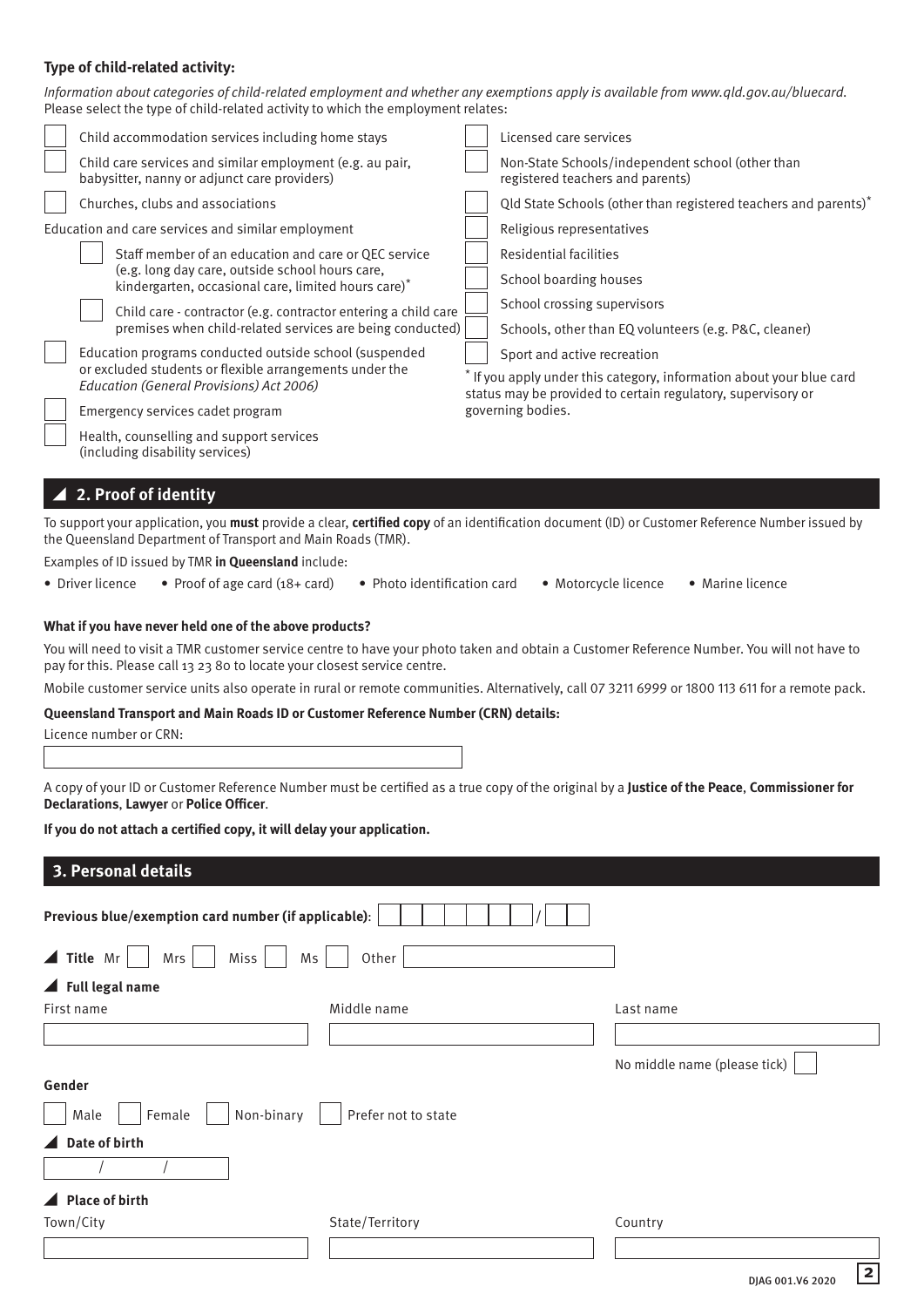| <b>Cultural identity (if applicable)</b>                                                                                                                                                                 |                                                                                                                                                                                                                                     |                                                 |           |          |  |  |  |  |  |
|----------------------------------------------------------------------------------------------------------------------------------------------------------------------------------------------------------|-------------------------------------------------------------------------------------------------------------------------------------------------------------------------------------------------------------------------------------|-------------------------------------------------|-----------|----------|--|--|--|--|--|
| An Aboriginal person                                                                                                                                                                                     | A Torres Strait Islander person                                                                                                                                                                                                     | An Aboriginal and Torres Strait Islander person |           |          |  |  |  |  |  |
| Prefer not to state                                                                                                                                                                                      | Do not identify                                                                                                                                                                                                                     |                                                 |           |          |  |  |  |  |  |
| Current or former professional roles (if applicable)                                                                                                                                                     |                                                                                                                                                                                                                                     |                                                 |           |          |  |  |  |  |  |
| Health practitioner<br>Foster or kinship carer                                                                                                                                                           |                                                                                                                                                                                                                                     |                                                 |           |          |  |  |  |  |  |
| Operator/supervisor/carer of a child care or education service<br>Teacher                                                                                                                                |                                                                                                                                                                                                                                     |                                                 |           |          |  |  |  |  |  |
| Languages spoken other than English                                                                                                                                                                      |                                                                                                                                                                                                                                     |                                                 |           |          |  |  |  |  |  |
|                                                                                                                                                                                                          |                                                                                                                                                                                                                                     |                                                 |           |          |  |  |  |  |  |
| ▲ Previous names or other names (if applicable)<br>• birth name<br>• married name<br>• change by certificate<br>• changed order of name<br>First name<br>If you require more space, please tick this box | It does not matter how long ago you used the name or for how long the name was used. For example:<br>• name before marriage<br>• alias<br>• adoption<br>• name used on legal document<br>Middle name<br>and attach a separate list. |                                                 | Last name |          |  |  |  |  |  |
| 4. Contact details                                                                                                                                                                                       |                                                                                                                                                                                                                                     |                                                 |           |          |  |  |  |  |  |
| <b>Current postal address (within Australia)</b>                                                                                                                                                         |                                                                                                                                                                                                                                     |                                                 |           |          |  |  |  |  |  |
|                                                                                                                                                                                                          |                                                                                                                                                                                                                                     |                                                 |           |          |  |  |  |  |  |
| Suburb                                                                                                                                                                                                   |                                                                                                                                                                                                                                     | <b>State</b>                                    |           | Postcode |  |  |  |  |  |
| Current residential address (if different from above)                                                                                                                                                    |                                                                                                                                                                                                                                     |                                                 |           |          |  |  |  |  |  |
| Suburb                                                                                                                                                                                                   |                                                                                                                                                                                                                                     | <b>State</b>                                    |           | Postcode |  |  |  |  |  |
|                                                                                                                                                                                                          |                                                                                                                                                                                                                                     |                                                 |           |          |  |  |  |  |  |
| Telephone (daytime)                                                                                                                                                                                      |                                                                                                                                                                                                                                     | <b>Email</b>                                    |           |          |  |  |  |  |  |
|                                                                                                                                                                                                          |                                                                                                                                                                                                                                     |                                                 |           |          |  |  |  |  |  |
| <b>Telephone (mobile)</b>                                                                                                                                                                                |                                                                                                                                                                                                                                     |                                                 |           |          |  |  |  |  |  |
| <b>5. Declaration</b>                                                                                                                                                                                    |                                                                                                                                                                                                                                     |                                                 |           |          |  |  |  |  |  |
| $1$ doclara that                                                                                                                                                                                         |                                                                                                                                                                                                                                     |                                                 |           |          |  |  |  |  |  |

- I declare that:
- I have read the information on page 4 and I am not disqualified from applying for a blue card<sup>\*</sup>;
- I have read the information on page  $4$  and I do not hold a negative notice<sup>t</sup>;
- I am the applicant named in this form and I have provided all other names or aliases that I use or have used in the past;
- The information provided by me for this application is true and correct and I understand it is an offence to provide false or misleading information;
- I consent to information from any police, court, prosecuting authority or other authorised agency being obtained and for the police, courts, prosecuting authority or other authorised agency to disclose any information for the purposes of assessing my eligibility to work with children;
- I consent to information from any police, court, prosecuting authority or other authorised agency being obtained and for the police, courts, prosecuting authority or other authorised agency to disclose any information for the purposes of ongoing checks while my application or working with children clearance remains current;
- I understand that the information obtained includes but is not limited to details of convictions<sup>‡</sup> and pending or non-conviction charges<sup>§</sup> or information on the circumstances relating to offences committed or allegedly committed by me, regardless of when and where the offence or alleged offence occurred;
- I have read and understand the contents of this form;
- I understand and will comply with my obligations including that I must notify Blue Card Services if I change my name, contact details, or my child-related employment ends; and
- I understand and will comply with my obligation to notify Blue Card Services immediately if my police information changes.|

# Signature of applicant/cardholder and the Date of signature Date of signature



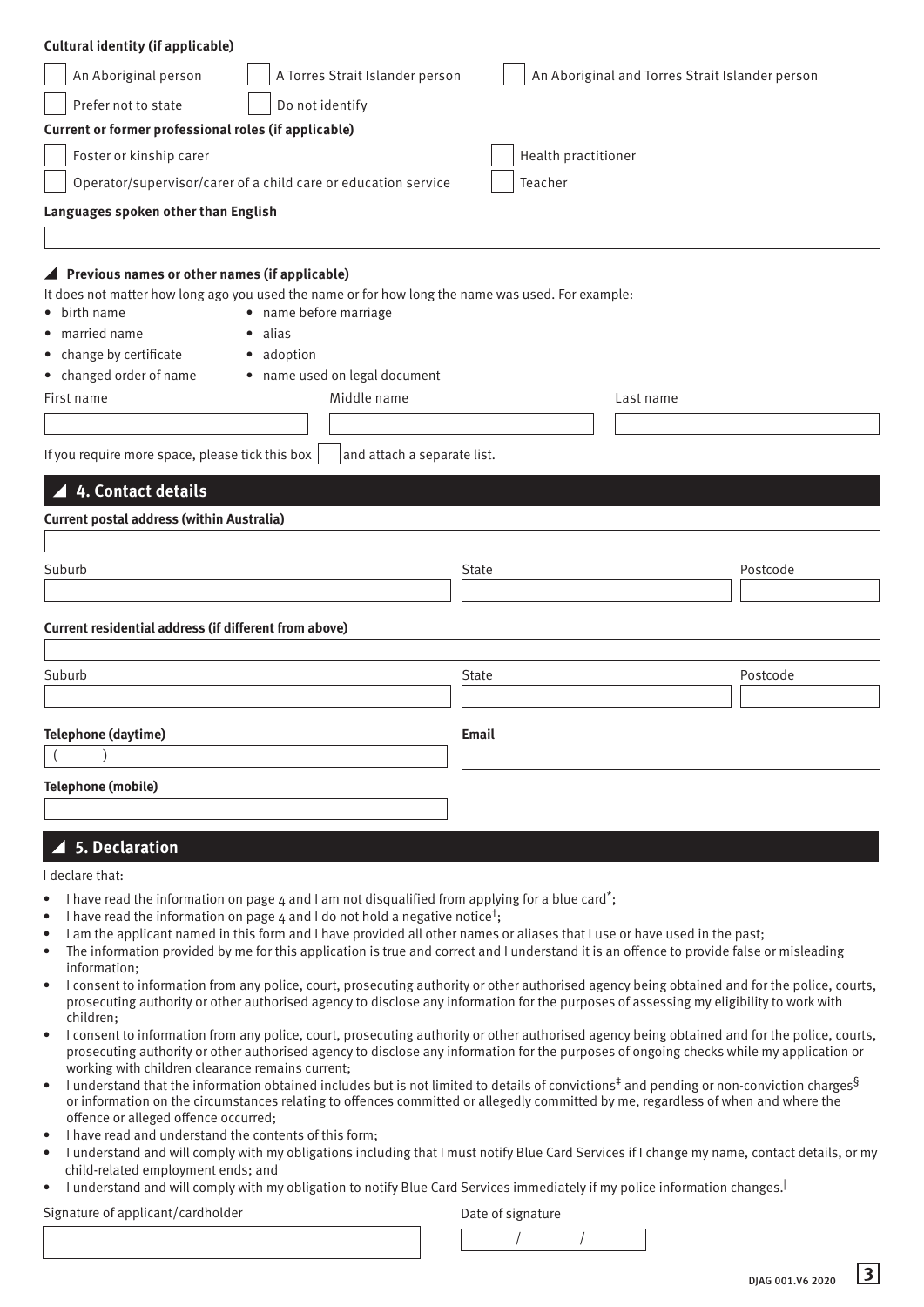# **Important information**

You can withdraw your consent to screening at any time before a decision is made.

# **\*Disqualified person**

#### **It is an offence for a disqualified person to make a blue card application.**

A disqualified person is someone who:

- has been convicted<sup>‡</sup> of a disqualifying offence, which includes having sex with a child (irrespective of the type of relationship e.g. teenage boyfriend/girlfriend, unlawful carnal knowledge), other child-related sex or pornography offences, murder and other serious sexual or violent offences against an adult or child (irrespective of the penalty and regardless of when and where it occurred); or
- is the subject of:
	- reporting obligations or an offender prohibition order under the *Child Protection (Offender Reporting and Offender Prohibition Order) Act 2004*; or
	- a disqualification order issued by a court prohibiting them from applying for or holding a blue card; or
	- a sexual offender order under the *Dangerous Prisoners (Sexual Offenders) Act 2003*; or
- is the respondent to an application for an offender prohibition order under the *Child Protection (Offender Reporting and Offender Prohibition Order) Act 2004.*

‡Conviction/convicted means a finding of guilt by a court, or the acceptance of a plea of guilty by a court, whether or not a conviction is recorded and regardless of when and where it occurred.

 $§$ Non-conviction charge means, whether a person was charged as an adult or a child, a charge: that has been withdrawn; that has been the subject of a nolle prosequi, a no true bill or a submission of no evidence to offer; that led to a conviction that was quashed on appeal; or upon which a person was acquitted or disposed of by a court otherwise than by way of conviction.

A disqualified person can apply to be declared eligible to apply for a blue card in certain limited circumstances.

Further information about disqualified persons is available from www.qld.gov.au/bluecard or by contacting Blue Card Services on 07 3211 6999 or 1800 113 611.

# **†Negative notice**

#### **It is an offence for a negative notice holder to make a blue card application.**

A negative notice holder is someone who:

- has been issued a negative notice after applying for a blue card; or
- was issued a negative notice after their blue card was cancelled due to a change in police or disciplinary information.
- A negative notice holder can only apply to cancel a negative notice if two years have passed since the negative notice was issued, or in other limited circumstances. This can be done by completing the *Application to Cancel a Negative Notice* form.

For more information about the blue card system and your obligations go to www.qld.gov.au/bluecard.

# **| Police information**

A change in police information includes:

- any charge or conviction for an offence (conviction means a finding of guilt by a court, or the acceptance of a plea of guilty by a court, whether or not a conviction is recorded and regardless of when and where it occurred);
- the existence of police investigative information relating to allegations of serious child-related sexual offences, even if no charges were laid;
- where the person is the subject of an application for a disqualification order (which is an order that prohibits a person from holding or applying for a blue/exemption card);
- where the person is the respondent to an application for an offender prohibition order under the *Child Protection (Offender Reporting and Offender Prohibition Order) Act 2004*; or
- where the person becomes subject to reporting obligations or a child protection offender prohibition order under the *Child Protection (Offender Reporting and Offender Prohibition Order) Act 2004*; or a disqualification order; or a sexual offender order.

# **Restricted person**

**It is an offence to employ, or continue to employ, a restricted person in restricted employment.**

A restricted person is someone who:

- has been issued with a negative notice, or
- has a suspended blue card, or
- is a disqualified person, or
- has been charged with a disqualifying offence which has not been finalised.

# **Restricted employment**

There are some exemptions which allow a person to work with children without a blue card, such as:

- volunteer parents,
- volunteers under the age of 18 years, or
- paid or unpaid staff who work in child-related employment for less than 7 days in a calendar year.

Restricted employment refers to the ability to rely on such exemptions to work without a blue card. If an individual is a restricted person, the above exemptions **do not apply** and the individual cannot work with children. For more information go to www.qld.gov.au/bluecard.